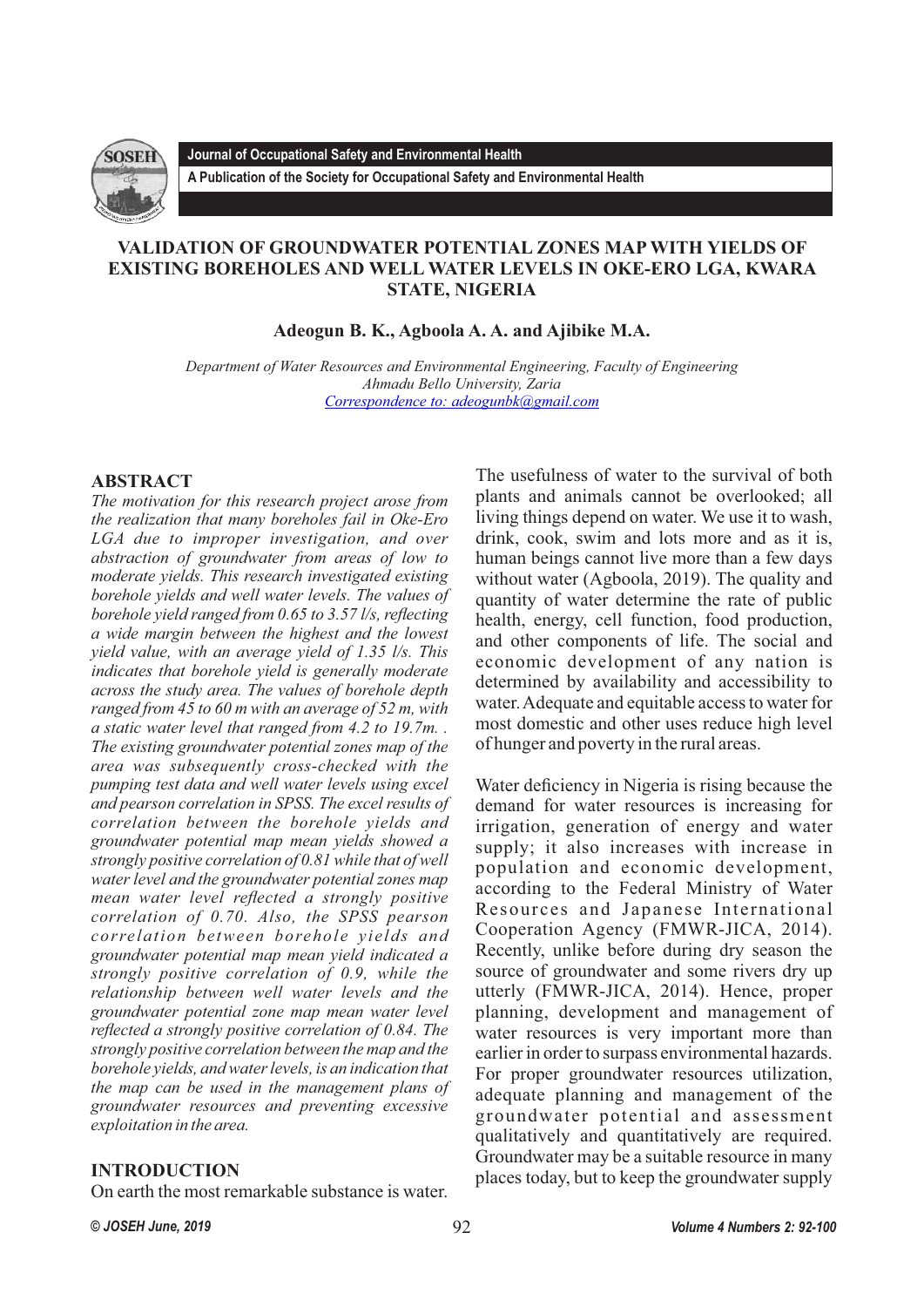93

#### *Journal of Occupational Safety and Environmental Health Volume 4 Numbers 2: 92-100*

sustainable, necessary assessments need to be conducted (European Commission, 2006).

The extraction of groundwater can be done by boreholes and hand-dug wells (protected and unprotected) which in permeable geological formations are referred to as aquifers; which allow storage and passage of water through them. In Nigeria, the number of boreholes for public water supply is approximately 57,600 boreholes for public water supply with total pumping of 458 m<sup>3</sup>/day (Hisashi, 2011). However, these boreholes do not have aquifer characteristic and yield data, nor are they georeferenced.

Between all known sources of potable water, groundwater has been found to be the best option especially in Africa. Currently in Nigeria, more than 70% of the available source of potable water is from groundwater. Except in Abuja, where over 80% of the municipal area is connected to pipe borne water network (Ali, 2012). Inhabitants of Nigerian cities, towns and villages mostly rely on groundwater resources. Based on the above comments, it can be concluded that groundwater is a major source of clean water particularly in low income countries of the world, such as Nigeria. The volume of water that can be obtained from a deep aquifer is difficult to determine; yet, this volume is an important factor to be considered in planning and in development of an aquifer. In view of the ever increasing demand for groundwater, greater emphasis is ow being placed on a planned and optimal utilization of this resources.

Therefore, the present study focused in assessing the yield of existing boreholes and well water levels. The data was correlated with existing

groundwater potential zones map in Oke-Ero, Kwara State, Nigeria

#### **Study Area**

Oke Ero is a **[Local Government Area](https://en.wikipedia.org/wiki/Local_Government_Areas_of_Nigeria)** in **[Kwara](https://en.wikipedia.org/wiki/Kwara_State)**, [Nigeria](https://en.wikipedia.org/wiki/Nigeria). Its headquarters is in the town of Iloffa, Latitude 8°05'36.3"N and Longitude 5°08'32.4"E. Other Major towns in Oke Ero are Idofin, Kajola, Ekan Nla, Ayedun, Ilale and Erin Mope. Others are Odo-owa, Egosi, Imode, Idofin Odo-Ase. The Oke-Ero Local Government Area was carved out of the Ekiti Local Government Area of Kwara State. Oke-Ero has an area of 438 km² and a population of 57,619 at the 2006 census, the population has since grown steadily with a projection of 76,900 in 2016 by the National Population Commission of Nigeria. This Local Government Area (LGA) comprises of 10 political wards; Iloffa, Ayedun, Ekan, Idofin/Odo-ashe, Idofin Igbana I, Idofin Igbana II, Imode/Egosi, Odo-owa I, Odo-owa II and Imoji/Ilale ward. Oke Ero is surrounded Okunran, Araromi Opin, Osi, Osan Ekiti, and Omu-Aran in Irepodun Local Government as shown in Figure 1

In Oke-Ero, the average annual temperature is 24.7°C. The average annual rainfall is 1281mm. The driest month is January, with 9mm of precipitation. Most of the precipitation falls in September, averaging 237mm. With an average of 27.0°C, March is the warmest month. August is the coldest month, with an average temperature of 22.6°C. Throughout the year, temperature varies by 4.4°C (Agboola, 2019)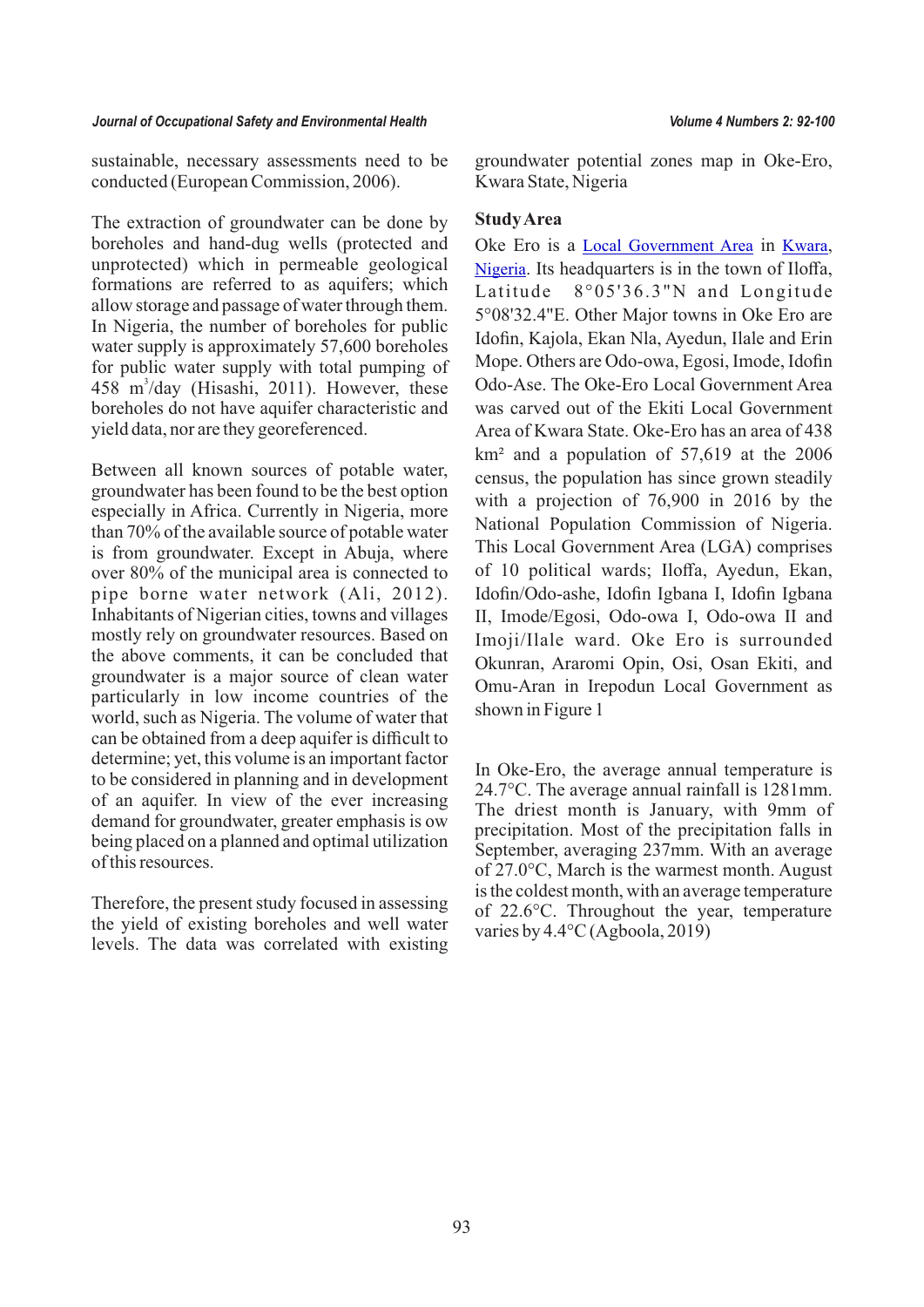

**Figure 1: Map showing Oke Ero LGA (Source: Map Data, 2020)**

# **MATERIALS AND METHODS**

#### **Equipment and Software**

The materials used for this study are listed as follows:

- GPS
- Arc GIS 10.4
- Microsoft Excel 2016

# **Validation of the potential zones**

In this work, a field survey was carried out by randomly selecting wells in different zones using GPS to locate boreholes and wells and also, determined the borehole yields by pumping test and, groundwater levels were determined

manually; these results were used to validate an existing Groundwater Potential Zone Map (GPZ Map) developed through integrated weighted overlay by Agboola (2019). Table 1 shows the borehole yield intervals that ranges from 0 to >1.5 l/s which was reclassified into low zone  $(0.0-0.9 \frac{1}{s})$ , moderate zone  $(1.0-1.5 \frac{1}{s})$  and high zone ( $> 1.5$  l/s) and also, well water levels which ranged from 0.8 to 15.2 m were also reclassified into high zone (0.8-6.6 m), moderate zone (6.61- 9.5 m), low zone (9.5-15.2 m) as used by Agboola (2019) to develop the groundwater potential map.

| Yield interval (l/s) |                  | Groundwater Well level interval (m) |
|----------------------|------------------|-------------------------------------|
|                      | <b>Potential</b> |                                     |
| $0.0 - 0.9$          | (Low)            | above 9.5                           |
| $1.0 - 1.5$          | (Moderate)       | $6.61 - 9.5$                        |
| >1.5                 | (High)           | $0.8 - 6.6$                         |

**Sources: Modified from Akinwumiju** *et al***., 2017 and Ajaykumar** *et al.,* **2016.**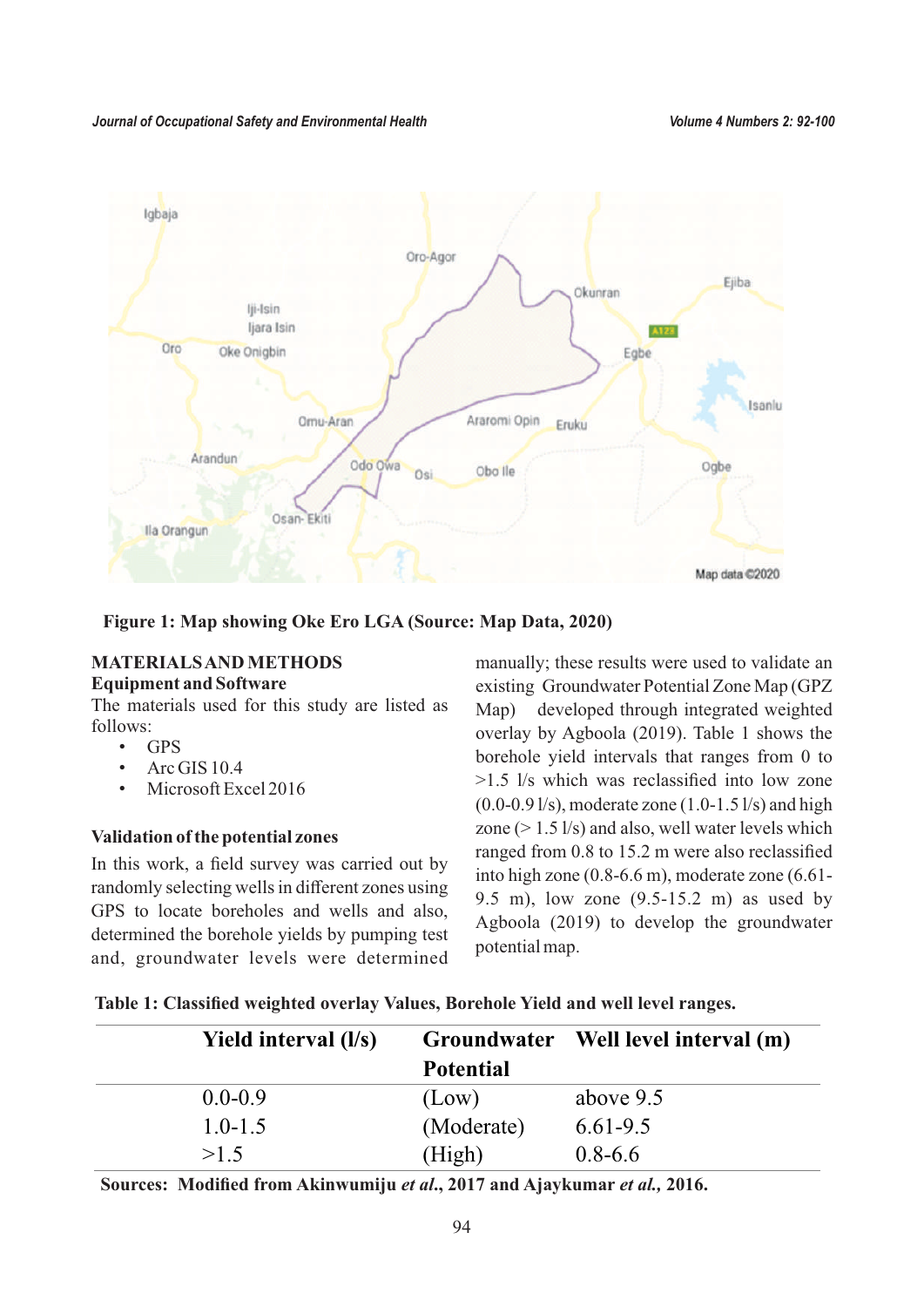#### *Journal of Occupational Safety and Environmental Health Volume 4 Numbers 2: 92-100*

Borehole yields and well levels, obtained from the fieldwork, were used to test the accuracy and reliability of the map by correlating the map and/or Table 1 with the yields and water levels obtained from this study. Also, the correlation between the water level and GPZ Map mean water levels was evaluated using excel and the pearson correlation in SPSS.

## **RESULTS AND DISCUSSIONS**

#### **Validation of Result**

To realize the objective of this study, borehole

yield data from nine locations and twenty well water level data were collected. The boreholes and wells were selected randomly within the LGA and the locations of wells and boreholes were superimposed on the Groundwater Potential Zone Map as indicated in Figure 2. The blue colour indicates high groundwater zone, the green colour reflect moderate groundwater zone while the red colour implies low groundwater zone, according to Agboola (2020)



#### **Figure 2: Boreholes and wells Locations Superimposed on Groundwater Potential Zone Map (Souce: Agboola, 2019; with modification)**

The results are presented in Table 2. Table 2 showed that the yields  $(0.45, 0.81, 0.61)$  and  $(0.52 \frac{1}{s})$ of the three boreholes located in the low groundwater potential zones of the GPZ Map were in agreement with the map low potential zones, developed from Table 1 data (using the range 0-0.9 l/s) in the study area.

Similarly, the yields of the three boreholes

selected in the moderate zone area were 1.46, 1.28 and 1.34 l/s, which were within the moderate range of 1 to 1.5 l/s of Table 1 from which the GPZ Map was based. These results showed perfect agreement between the borehole yield and the map. However, only one borehole yield out of the three samples collected at the high yield zones of the map showed moderate yield of 1.43 l/s which was not in agreement with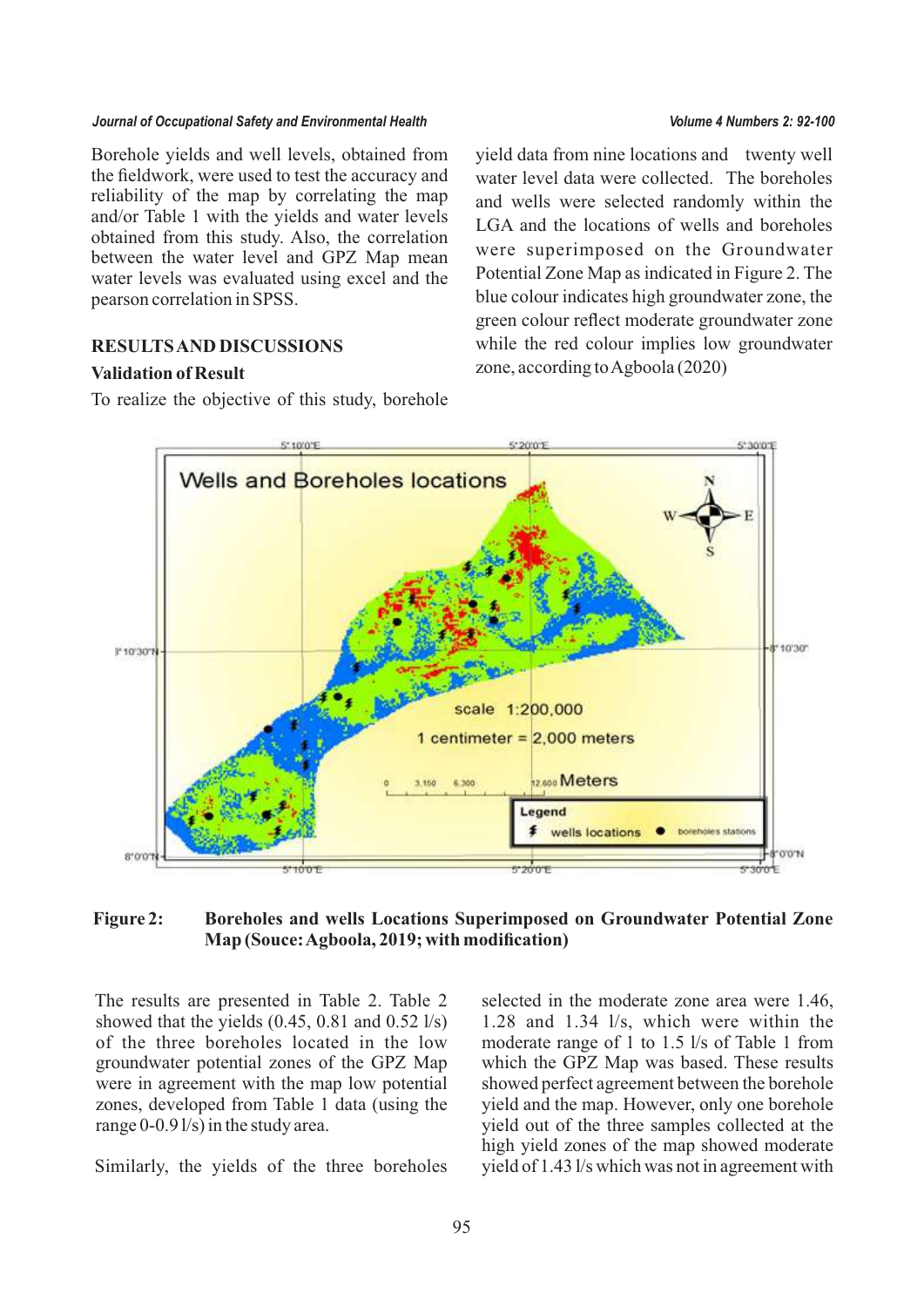the high yield potential area.

The borehole yield values range between 0.45 to 2.51 l/s, with an average yield of 1.35 l/s, which shows that borehole yield is generally moderate across the study area, with borehole

depths that range from 45 to 60 m; this suggests an average groundwater depth of 53 m, which shows that groundwater can easily be assessed at moderate cost within the LGA.

| Table 2: Pumping test and groundwater potential results |  |
|---------------------------------------------------------|--|
|---------------------------------------------------------|--|

| <b>GPZ</b> Map    |                                                | <b>Borehole (Field) Data</b> |                 | Coordinates       |                                         |
|-------------------|------------------------------------------------|------------------------------|-----------------|-------------------|-----------------------------------------|
| potential<br>zone | <b>Zone Mean</b><br>Groundwater yield<br>(l/s) | depths(m)                    | yields<br>(l/s) | <b>Potentials</b> |                                         |
| Low               | 0.45                                           | 58                           | 0.45            | Low               | $8^014'7''N$<br>$5^018'57''E$           |
| Low               | 0.45                                           | 55                           | 0.81            | Low               | $8^03'2''N$<br>$5^{0}5'46''E$           |
| Low               | 0.45                                           | 60                           | 0.52            | Low               | $8^{0}15'53''N$<br>$5^{0}19'15''E$      |
| Moderate          | 1.25                                           | 45                           | 1.46            | Moderate          | $8^04'44''N$<br>$5^{0}8'27''E$          |
| Moderate          | 1.25                                           | 47                           | 1.28            | Moderate          | $8^012'48''N$<br>$5^017'29''E$          |
| Moderate          | 1.25                                           | 60                           | 1.34            | Moderate          | $8^02'2''N$<br>$5^{0}5'53''E$           |
| High              | 2.25                                           | 48                           | 2.51            | High              | $8^02'6''N$<br>$5^{0}8'24''E$           |
| <b>High</b>       | 2.25                                           | 45                           | 1.43            | <b>Moderate</b>   | $8^011'58''N$<br>5 <sup>0</sup> 18'25"E |
| High              | 2.25                                           | 55                           | 2.32            | High              | $8^{0}6'28''N$<br>$5^{0}8'30''E$        |

The borehole yield and GPZ Map mean yields were correlated statistically using excel and the result is as shown in Figure 3. Figure 3 showed a

strongly positive correlation between the borehole yields and GPZ Map with correlation value of 0.81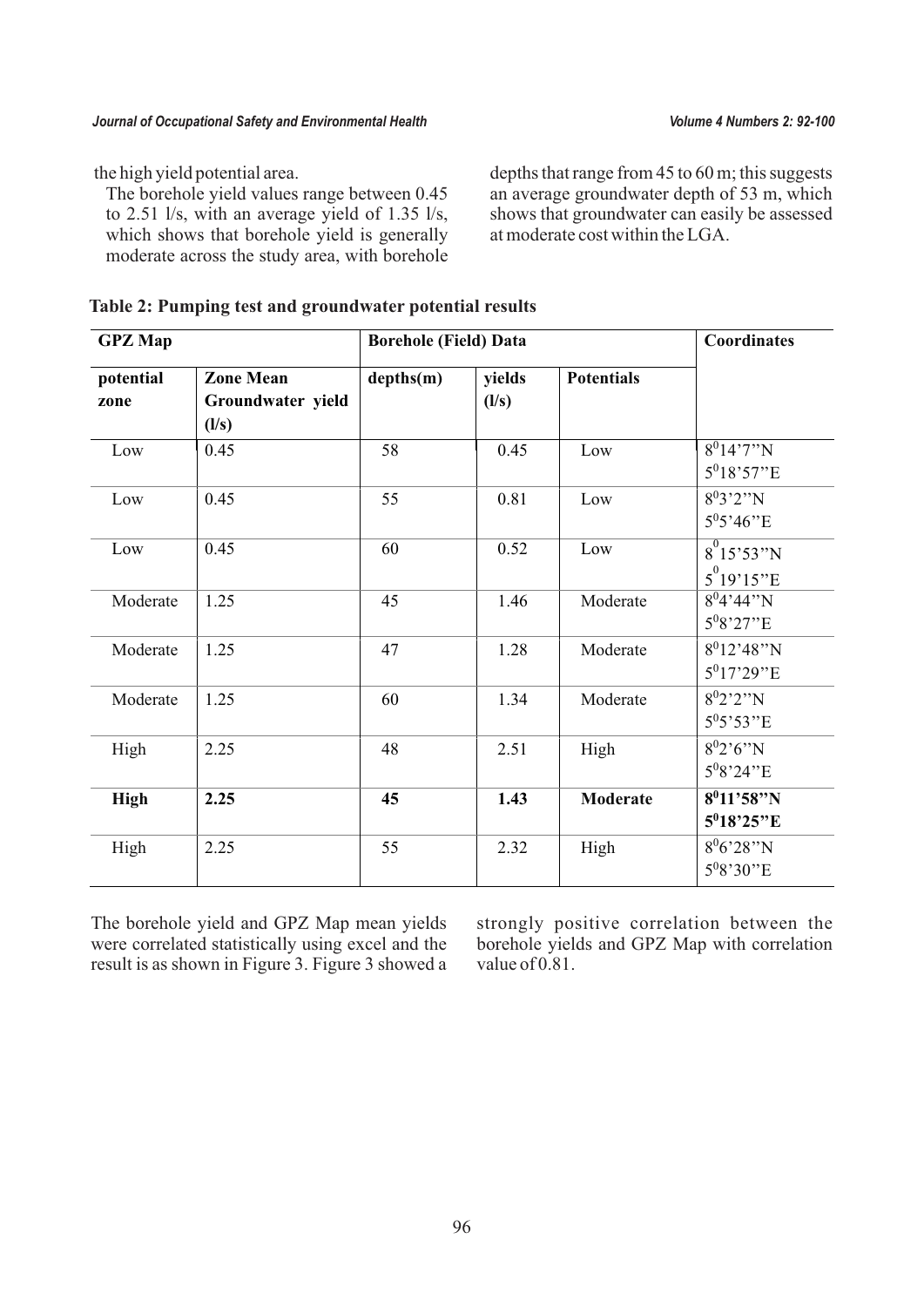

**Figure 3: Correlation between Borehole Yields and Groundwater Potential Zones Map Mean Yields**

The results of well water levels with respect to the map zones (low, moderate and high yield zones) are presented in Table 3. Out of the twenty samples, six samples were not in agreement with the groundwater potentials of the GPZ Map as highlighted in Table 3. The water levels at the locations were 9.26m in the low potential zone, 10.1 and 6.54 m in the moderate potential zone and 7.96, 6.97 and 7.72 m in high potential zone. Furthermore, the result of correlation between

the water level and GPZ Map mean water levels showed strongly positive correlation of 0.701 as shown in Figure 4. Also, Pearson correlation in SPSS was used to further analyze the relationship between borehole yields and GPZ Map mean yields, as shown in the Appendix, with a strongly positive correlation of 0.9. The correlation between well water levels and GPZ Map mean water levels reflected a strongly positive correlation of 0.84 as shown in the Appendix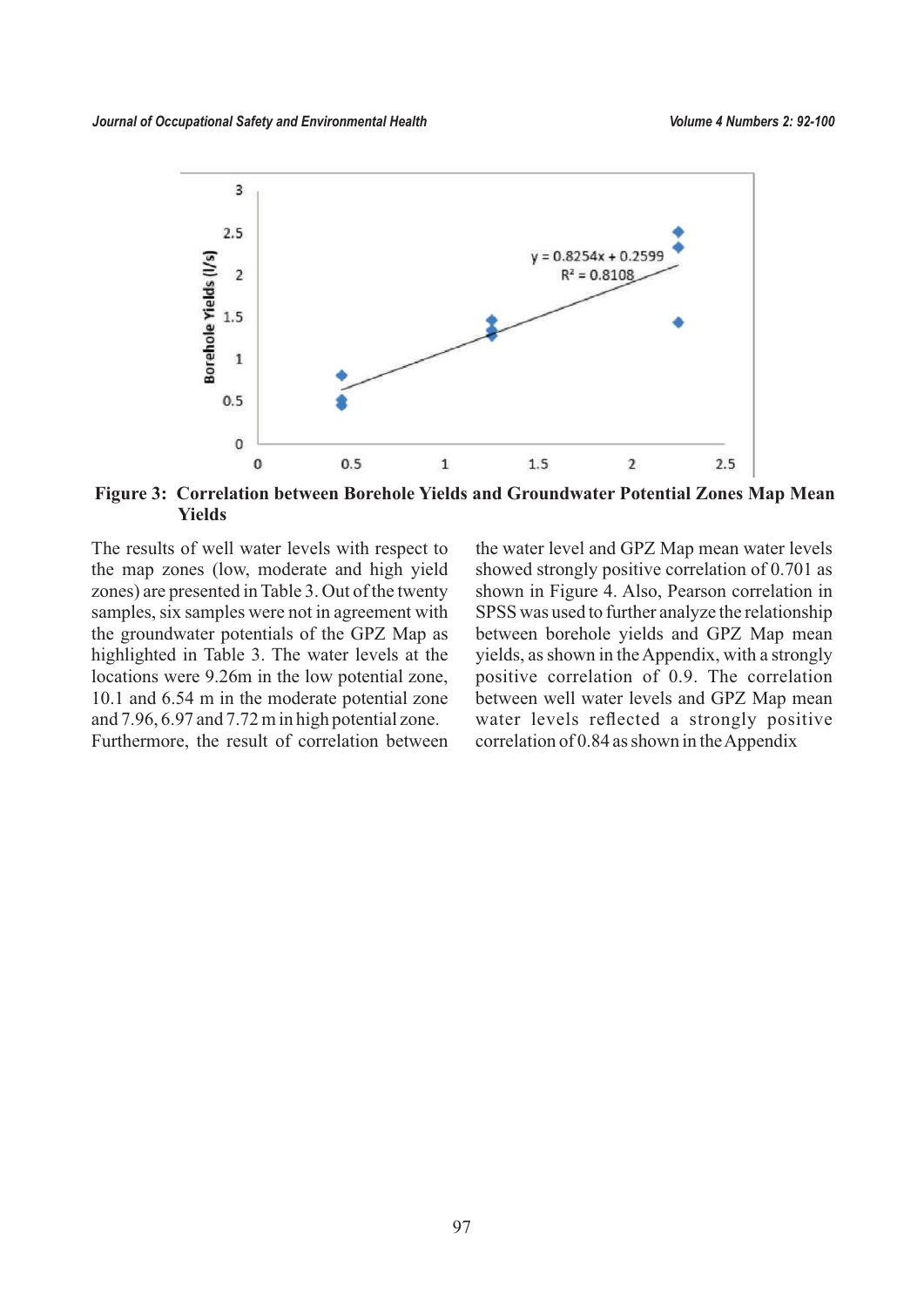| <b>Well Water (Field Data)</b><br><b>GPZ</b> Map |                         |                                     | <b>Coordinates</b> |                                               |
|--------------------------------------------------|-------------------------|-------------------------------------|--------------------|-----------------------------------------------|
| <b>Potentials</b>                                | <b>Depth Ranges (m)</b> | <b>Potential</b><br>Water level (m) |                    |                                               |
| Low                                              | $7-9$                   | Moderate                            | 9.26               | $8^02'30''N 5^09'7''E$                        |
| Low                                              | $7-9$                   | Low                                 | 11.25              | 8 <sup>0</sup> 12'60"N 5 <sup>0</sup> 14'50"E |
| Low                                              | $7-9$                   | Low                                 | 13.45              | $8^014'41''N 5^017'18''E$                     |
| Low                                              | $7-9$                   | Low                                 | 12.9               | $8^012'40''N 5^018'23''E$                     |
| Moderate                                         | $4 - 6$                 | Moderate                            | 8.41               | $8^{0}2'58''N 5^{0}7'50''E$                   |
| Moderate                                         | $4 - 6$                 | Moderate                            | 8.99               | $8^01'$ <sup>44</sup> "N $5^05'$ 9"E          |
| Moderate                                         | $4 - 6$                 | Moderate                            | 9.15               | $8^01'12''N 5^08'55''E$                       |
| Moderate                                         | $4 - 6$                 | Moderate                            | 7.89               | $8^07'61''N 5^010'57''E$                      |
| Moderate                                         | $4 - 6$                 | Low                                 | 10.1               | $8^011'10''N 5^016'10''E$                     |
| <b>Moderate</b>                                  | $4 - 6$                 | <b>High</b>                         | 6.54               | $8^011'14''N 5^017'23''E$                     |
| Moderate                                         | $4 - 6$                 | Moderate                            | 7.27               | 8 <sup>0</sup> 15'13"N 5 <sup>0</sup> 19'14"E |
| Moderate                                         | $4 - 6$                 | Moderate                            | 8.2                | 8 <sup>0</sup> 13'12"N 5 <sup>0</sup> 21'35"E |
| High                                             | $1 - 3$                 | High                                | 5.83               | 8 <sup>0</sup> 12'30"N 5 <sup>0</sup> 22'4"E  |
| <b>High</b>                                      | $1 - 3$                 | Moderate                            | 7.92               | $8^014^226''N 5^018'14''E$                    |
| High                                             | $1 - 3$                 | High                                | 3.41               | 8 <sup>0</sup> 15'21"N 5 <sup>0</sup> 11'56"E |
| High                                             | $1 - 3$                 | High                                | 4.75               | 8°9'35"N 5°12'23"E                            |
| High                                             | $1 - 3$                 | High                                | 5.65               | $8^{0}2'1''N$ 5 <sup>0</sup> 8'31"E           |
| <b>High</b>                                      | $1 - 3$                 | Moderate                            | 6.97               | $8^05'34''N 5^010'6''E$                       |
| <b>High</b>                                      | $1 - 3$                 | Moderate                            | 7.72               | $8^{0}6'35''N 5^{0}9'39''E$                   |
| High                                             | $1 - 3$                 | High                                | 5.8                | 8 <sup>0</sup> 4'33"N 5 <sup>0</sup> 10'10"E  |

**Table 3: Well depth and Groundwater potential results**



**Figure 4:Correlation between well water level and Groundwater Potential Zones Map mean water depth**

# **CONCLUSIONS**

The judicious utilization of groundwater resources coupled with proper water management is essential for ensuring groundwater sustainability. The correlation between borehole yields and GPZ Map mean yields showed strongly positive correlation of 0.81 while that of well water levels and GPZ Map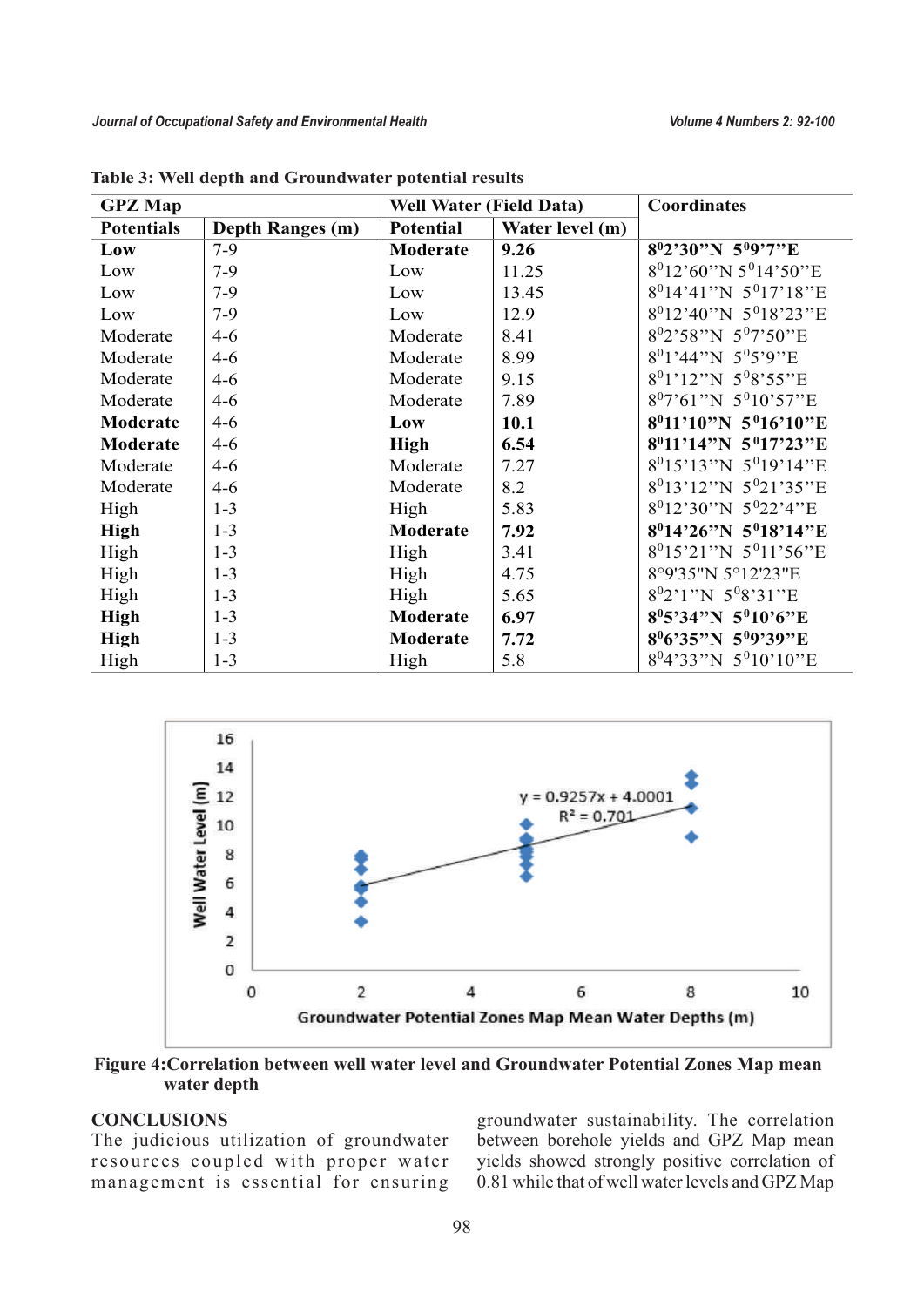indicated strongly positive correlation of 0.70. Pearson correlation in SPSS was also used for the analyses and the results reflected very strongly positive correlation of 0.90 and 0.84 between the former and latter parameters, respectively. The strongly positive correlations between the map and the borehole yields, and then, the water levels are indications that the map can be used in the management plans of groundwater resources and preventing excessive exploitation in the area. Also, the high potential zones will have a key role in the future expansion of drinking water and irrigation development in the study area. Furthermore, it is felt that the present methodology can be used as a guideline for further research.

#### **REFERENCES**

- Agboola A. A. (2019). Assessment of Groundwater Potential Zones in Oke-Ero Lga Of Kwara State Nigeria Using Gis Based Integrated Approach. Seminal presentation at Department Of Water Resources, Ahmadu Bello University, Zaria, Nigeria
- Agboola A. A, Adeogun B. K. and Ajibike M. A. 2020. Determination Of Annual Groundwater Recharge And Demand In Oke-Ero Lga, Kwara State, Nigeria. Fuoye journal of engineering and technology.
- Ajaykumar K, Sankhua R. N and Bhavana N. U.  $(2016)$  Assessment of G round water Potential Zones using GIS Technique: a

case study of Shivganga River basin, Pune, Maharashtra, India. *Research Student, Department of Environmental Science*, SavitribaiPhule Pune University.

- Akinwumiju *A.* S., Olorunfemi, M. O. and Afolabi, O. (2016) GIS-Based Integrated Groundwater Potential Assessment of Osun Drainage Basin, Southwestern Nigeria. *Ife Journal of Science* vol. 18, no. 1 (2016)
- Ali K. A. 2012. Development of Water Supply Infrastructure in Nigeria: Challenges and Prospects. Nigeria Society of Engineers. 38 p.
- European Commission (2006). *Water Resources Strategy* (European Commission report) In Support to the Federal Ministry of Water Resources. Federal Ministry of Water Resources, Abuja, Nigeria.
- FMWR-JICA (2014). The Project for Review and Update of Nigeria National Water Resources Master Plan. Federal Ministry of Water Resources – Japan International Cooperation Agency (FMWR-JICA) January 2014, Abuja Nigeria. Available online @:
- Hisashi O. (2011). *Improvement of Rural Water Supply Sector in Nigeria* JICA-FMWR: Field Survey Result Report. FMWR,Abuja.
- Map Data (2020). Eke Ero. Map Data, 2020. A v a i l a b l e o n l i n e  $\omega$  $https://www.google.com/maps$  $https://www.google.com/maps$  $https://www.google.com/maps$ [/place/Oke+Ero](https://www.google.com/maps%20/place/Oke+Ero)

# **APPENDIX**

Correlation between GPZ Map mean yields and Borehole yields

#### **Correlations**

|                                      |                                           | Mean<br>Groundwater<br>yield $(l/s)$ | Borehole yield<br>(1/s) |
|--------------------------------------|-------------------------------------------|--------------------------------------|-------------------------|
| Mean<br>Groundwater<br>yield $(l/s)$ | Pearson<br>Correlation<br>Sig. (2-tailed) | 1                                    | $.900**$<br>.001        |
|                                      | N                                         | 9                                    | 9                       |
| Borehole<br>yield $(l/s)$            | Pearson<br>Correlation                    | $.900**$                             |                         |
|                                      | $Sig. (2-tailed)$                         | .001                                 |                         |
|                                      |                                           | 9                                    | Q                       |

\*\*. Correlation is significant at the 0.01 level (2-tailed).